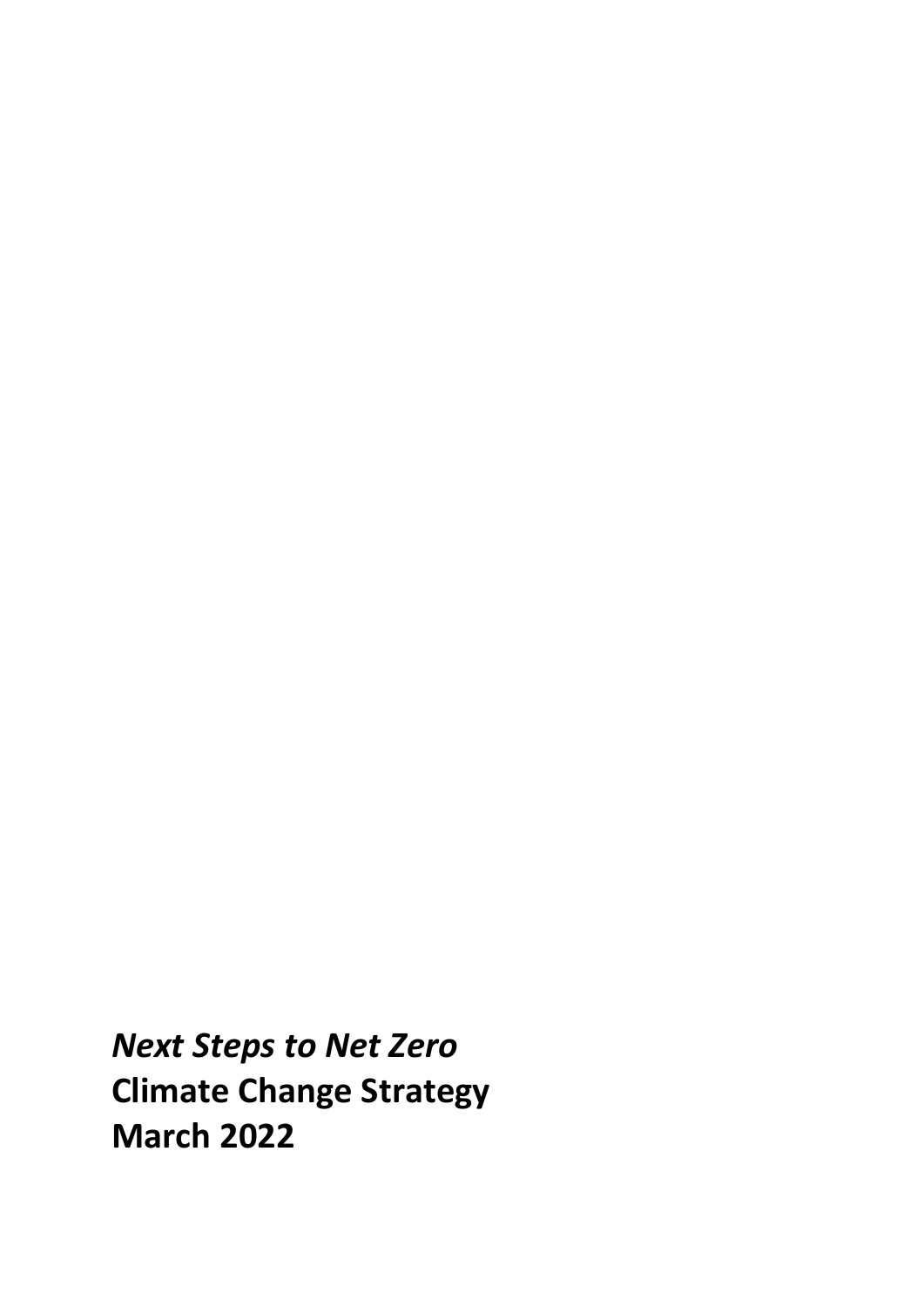### **Vision for Climate Change**

[forward by Portfolio Holder]

### **Context**

In June 2019 Parliament set in law a commitment to reach Net Zero emissions by 2050. This is quantified as a reduction of at least 100 percent on the carbon emission levels of 1990. In order to meet this target the UK government is taking a broad approach which includes carbon budgeting, investment in green skills and jobs and engaging citizens to identify and prioritise actions to achieve Net Zero.

Under the Climate Change Act 2008 (the 2008 Act), the Government must set five-yearly carbon budgets, twelve years in advance, from 2008 to 2050. A carbon budget places a restriction on the total amount of greenhouse gases the UK can emit over a 5-year period. The UK is the first country to set legally binding carbon budgets. In 2011 the first 'Carbon Plan' was issued which sets out how the government will meet the carbon budgets set from 2008-2027. The plan includes actions to achieve low carbon buildings, transport, industry, energy generation as well as actions relating to land use and waste reduction.

A citizen's assembly (Climate Assembly UK) was formed in 2020 and produced a report entitled 'The Path to Net Zero.' The report shows how a representative sample of the population believe the UK should meet its Net Zero emissions commitment with detailed recommendations across ten areas including: how we travel; what we eat and how we use the land; what we buy; heat and energy use in the home; how we generate our electricity; and greenhouse gas removals. Parliament will use the report to support its work on scrutinising the Government's climate change policy and progress on the target.

In August this year, the UN's Intergovernmental Panel on Climate Change (IPCC) released its latest report – 'Climate Change 2021 – The Physical Science Basis'. This received widespread coverage and stated that "it is unequivocal that human influence has warmed the atmosphere, ocean and land" and at a rate that is unprecedented in the last 2000 years. A range of scenarios were outlined in the report, all of which see significant continuing increases in global temperatures in the coming decades. It concludes that working towards achieving at least Net Zero is essential.

### **Harlow's Emissions at District Level**

According to the Office for National Statistics,  $CO<sub>2</sub>$  emission levels in Harlow per km<sup>2</sup> have reduced from 21.8kt in 2005 to 12.2kt, a reduction of 44%. This can be broken down further by energy type and by sector as shown by the graphs in Figures 1-3.

Electricity has seen the biggest reductions across all sectors, peaking at 287kt  $CO<sub>2</sub>$  in 2006 down to 75kt  $CO<sub>2</sub>$  in 2019, a reduction of nearly 74%. Whilst Commercial Electricity was the dominant emitter from 2005, it was overtaken by Domestic Electricity in 2011 where it remains dominant in 2019.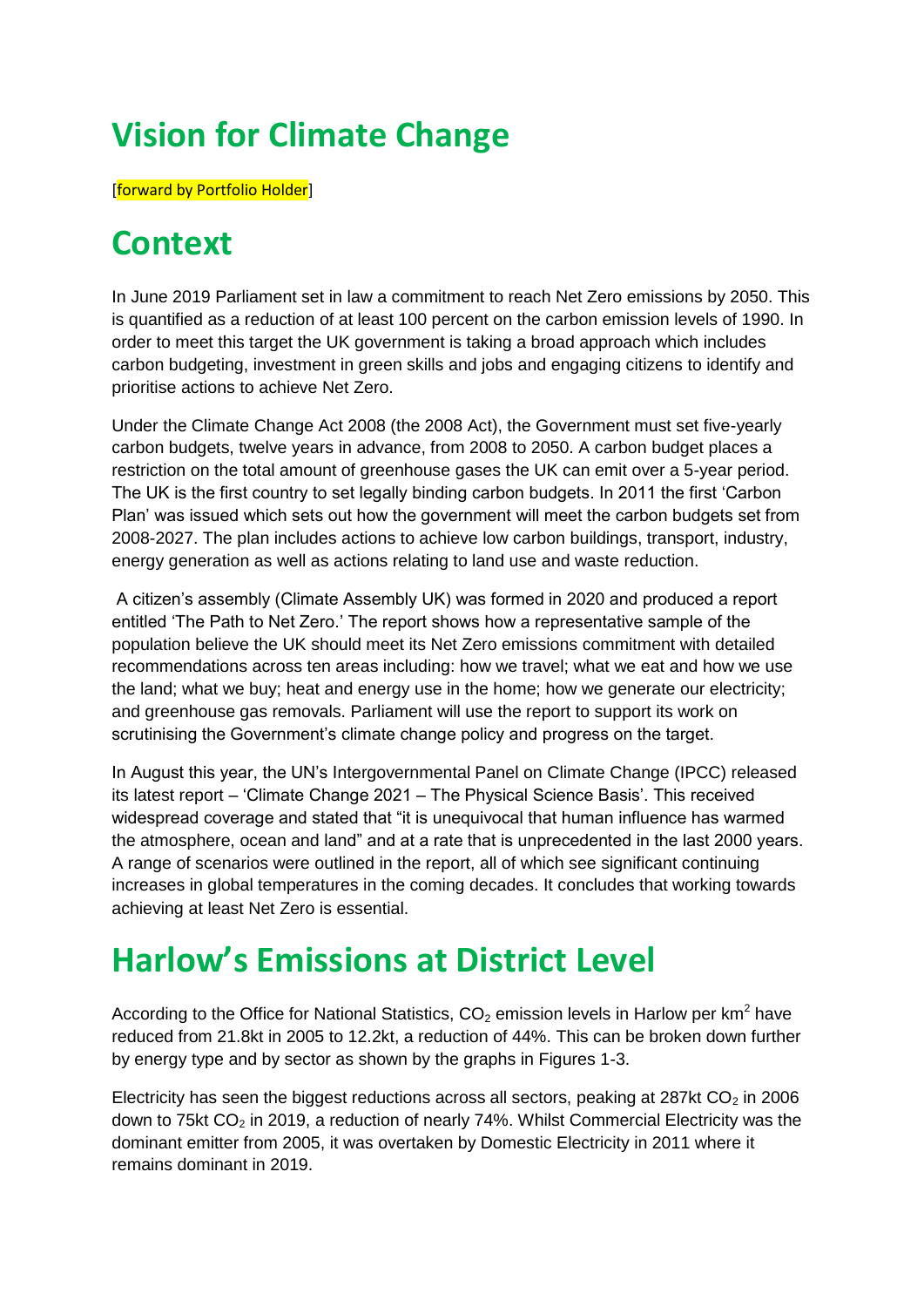

*Figure 1 – Carbon emissions from electricity by sector type in Harlow, Essex within the scope of influence of Local Authorities (kt CO<sub>2</sub>)* 

Gas has seen a slow reduction in carbon emissions since 2005, from 179 $kt CO<sub>2</sub>$  emitted in 2005 down to 139kt  $CO<sub>2</sub>$  in 2019, a modest reduction of 22%. It should be noted here that Domestic Gas emissions continue to be the dominant emissions sector for Harlow for each year since 2005.



*Figure 2 – Carbon emissions from gas and 'Other Fuels' by sector type in Harlow, Essex within the scope of influence of Local Authorities (kt CO2)*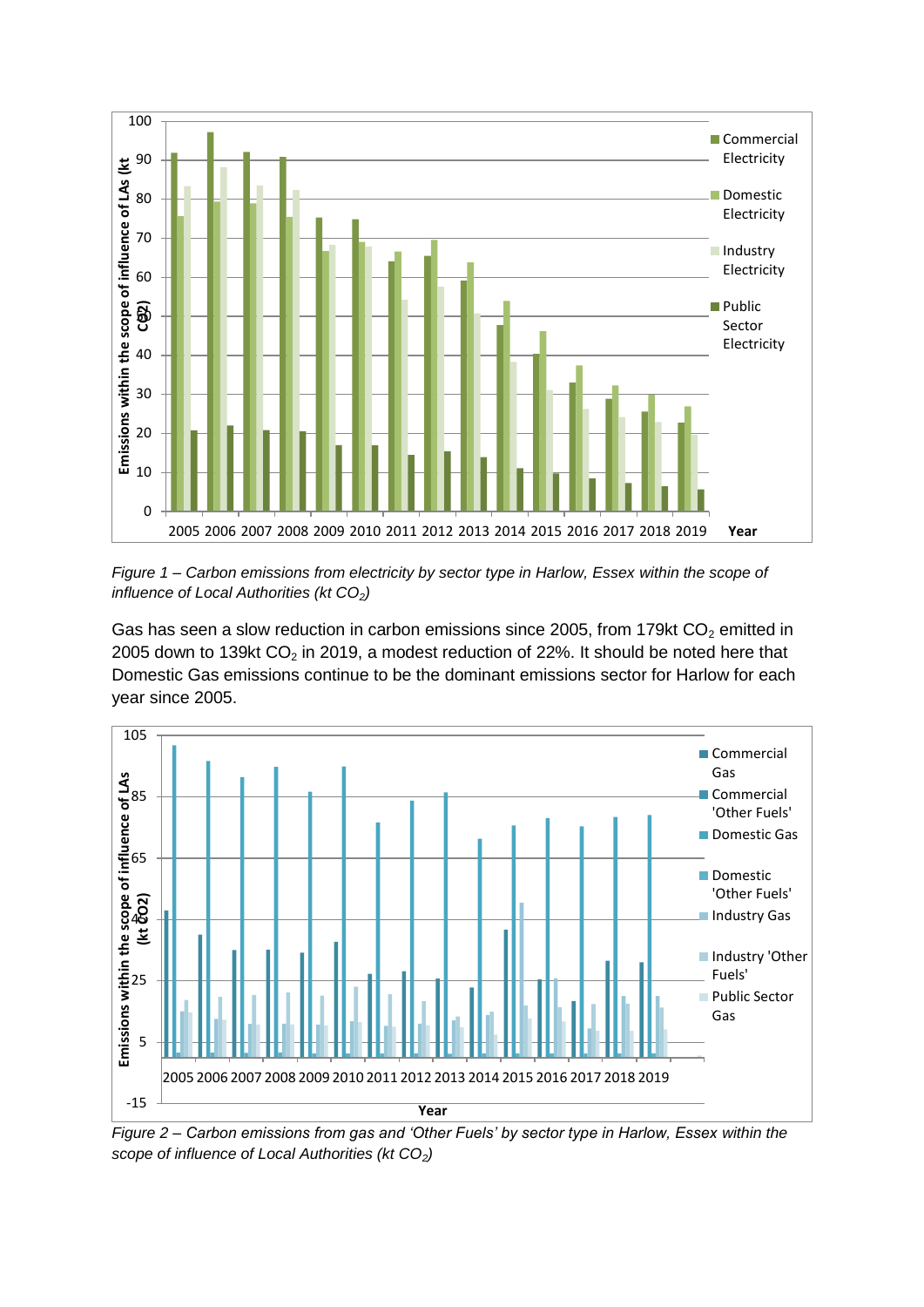Emissions from road transport sources relevant to Harlow (A roads and minor roads) have seen a small reduction in  $CO<sub>2</sub>$  emissions since 2005, peaking at 94kt  $CO<sub>2</sub>$  and reducing by 11% down to 83kt  $CO<sub>2</sub>$  in 2019. Road transport on A roads has decreased more significantly since 2005, reducing by nearly 27% however, emissions on minor roads has increased since 2005 by 2.5%, despite seeing a reduction in emissions from 2005-2012.



*Figure 3 – Carbon emissions from road transport by road type in Harlow, Essex within the scope of influence of Local Authorities (kt CO2)*

### **Strategy Scope and Purpose**

In July 2019 a Full Council meeting passed a motion declaring a climate change emergency. The motion stated that:

*"This Council believes that climate change is one of the most significant threats facing the world. One of the largest factors contributing to climate change is manmade emissions, especially those relating to the use of non-sustainable power sources. This Council recognises that action must be taken quickly in order to prevent climate change from causing irreversible damage to the planet. It also recognises the numerous social benefits which are brought about by reducing greenhouse gas emissions such as better air quality. This Council believes it is still possible to restore a safe climate and therefore declares a climate emergency."*

The purpose of this strategy seeks to set out how Harlow Council can not only achieve this through its own operations but through influencing the wider community and economy through the use of SMART and achievable targets. The strategy also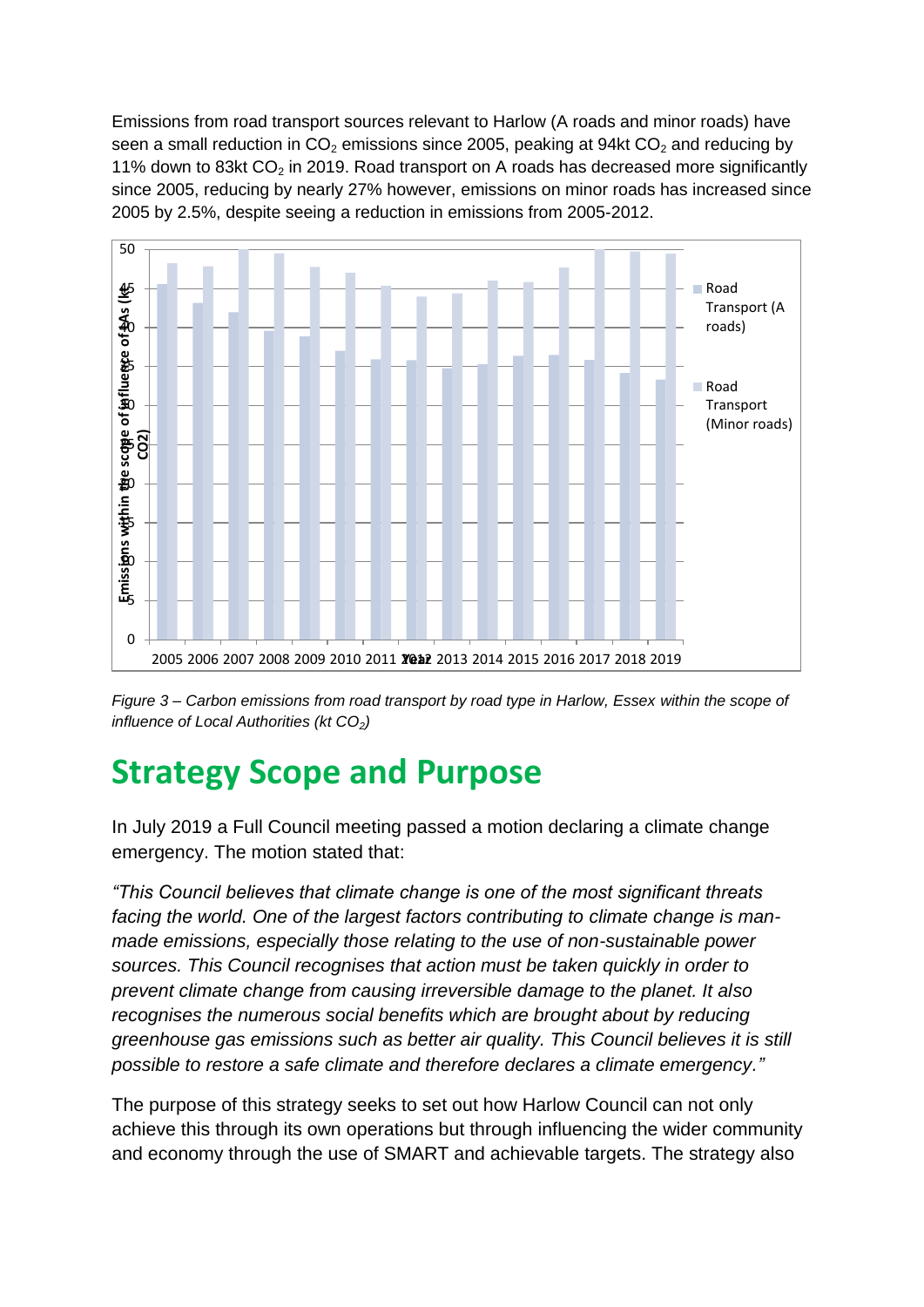seeks to put into focus those areas where further support and influence is required and to identify targets that are currently unquantifiable.

The scope of the strategy is to be broadly set across 8 objectives covering:

- 1. To achieve zero emissions from operational buildings and activities
- 2. To achieve zero emissions from homes within Harlow
- 3. To support businesses to reduce emissions to zero, supported by a successful green economy
- 4. To effectively lead local communities to reduce their emissions in everyday behaviours and choices
- 5. To introduce and strengthen planning policy to support a built environment which considers climate change adaptation and mitigation
- 6. To adopt good stewardship of the natural environment of the town to support both climate change adaptation and mitigation
- 7. To achieve the shift in transport used within the town to sustainable modes
- 8. To reduce use of single use items and encourage re-use and recycling of waste items

The Councils' 2019 Climate Change Emergency declaration initially focused upon the mitigation of climate change through reduction of emissions within the District and the carbon footprint of the Council's own operations, which is addressed through its separate Carbon Management Plan. The impact of Climate Change on the local environment is not yet widely evident, however the Council is a participant in the CDP Cities Climate Change Reporting programme which provides a framework for evaluating performance and opportunities in this area. Disclosing environmental data through this process allows the Council to evaluate current performance, specifically in relation to adaptation, benchmarking performance against peers and identifying areas of opportunity. Through early monitoring, the adaptations required to the natural and built environment will be fully understood and enacted in good time.

Net Zero Build Back Green report from Government

[Mitigation as well as adaptation: adaptation risk assessment to be carried out: <https://www.ukcip.org.uk/wizard/> as starting point – include likely impacts on highways and localised flooding]

[Long term target around emissions, renewables and energy efficiency and timeframe for action plan]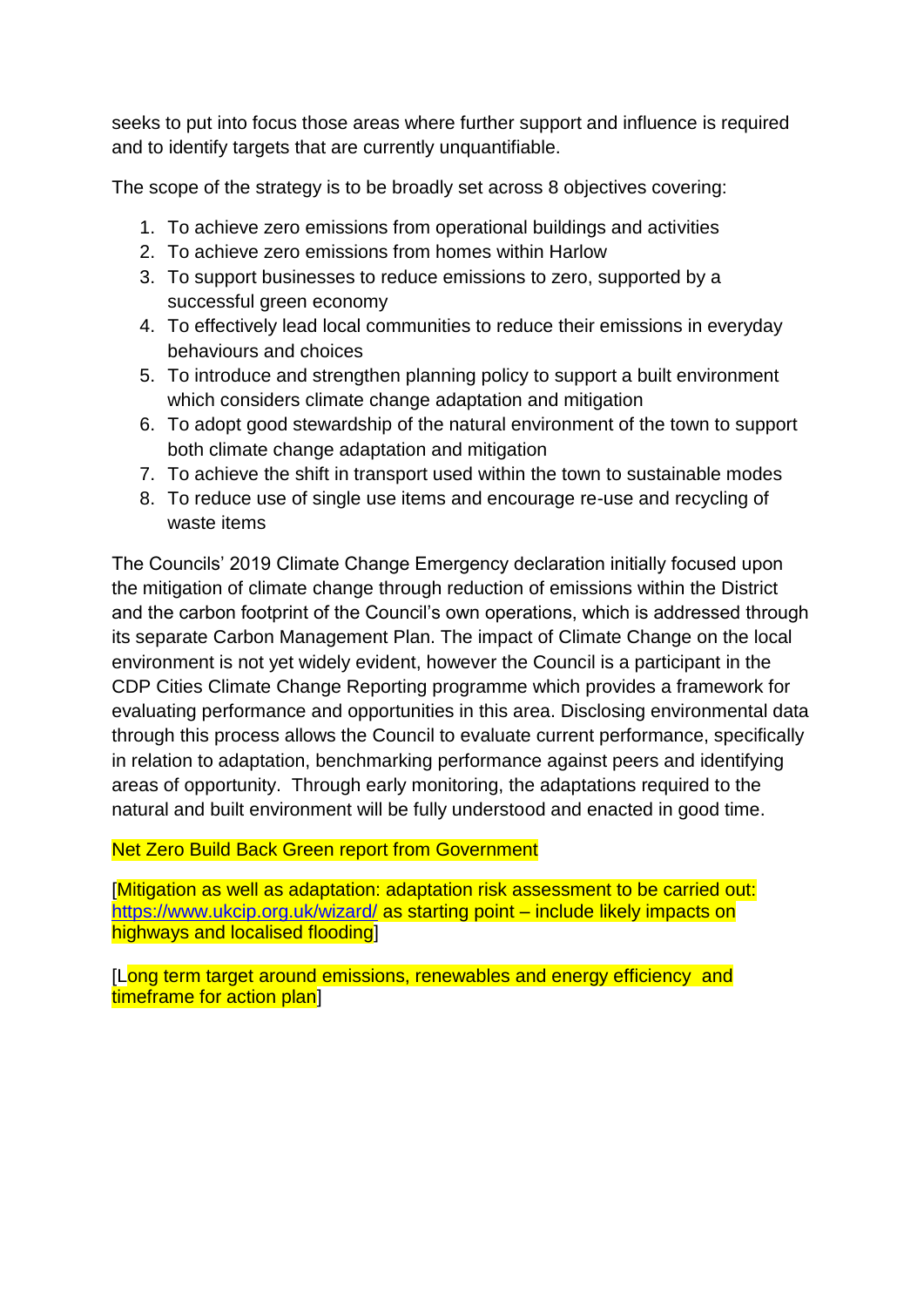### **Objective 1: Achieve zero emissions from operational buildings and activities**

The Council has set a target to achieve Net Zero carbon emissions from its operational activities by 2040. The Council needs to ensure that it delivers against the targets set out in its Carbon Reduction Plan 2021-26. As outlined above, there is still more work to be done in relation to this. A key part of this ongoing work will be working with HTS to enable them to also achieve Net Zero by 2040. Decisions will also need to be made on boiler replacements in a number of the Council's buildings over the next few years – these decisions will have the biggest single impact upon the Council's operation carbon emissions.

#### **Key challenges:**

At present, there are a variety of technologies with the potential to take Harlow to zero emissions, but it is not yet clear which of these will work best, and indeed a combination may be required. Harlow Council will closely monitor the emerging technologies that will facilitate our path to Net Zero, so that we are ready to take full advantage of them when it is appropriate for us to do so.

42% of emissions for 2020-21 (1689 tonnes) were from natural gas, most notably from gas powered boilers to heat operational buildings. The current gas boiler infrastructure for the majority of buildings is at/beyond end of life. Most notable examples include the Latton Bush Centre (South Boiler House), Mead Park Depot, Harlow Playhouse and Civic Centre. Detailed feasibility studies will be undertaken when boiler replacements are required to appraise the most suitable option on a site by site basis. There is no one size fits all solution for heat emission reduction and in the short term.

The barriers to the use of renewable heat sources currently include poor fabric insulation levels in roof, walls and thermal elements, sizing of properties for the power ratings of available technology and the nature of the heat distribution systems within these buildings. Installation of new gas appliances at these properties is currently likely to be the most cost effective option. This will still achieve significant savings on emissions due to the improved efficiency new installations will provide, but nonetheless tying the properties in to gas heating sources for a minimum 10-15 year period. That said, the Council's commitment to zero emissions by 2040 will mean that no fossil fuelled boilers will be fitted into operational buildings after 2025/26.

38% of emissions for 2020-21 were caused by Council, HTS and Veolia fleet. Council fleet emissions, including staff travel, make up just 2% of these emissions, with HTS fleet making up 22%, and Veolia 14%. Vehicle technology for vans is now at a point that electric vehicles are more commercially available than ever before, though concerns remain about range anxiety and suitability for livery. However, some smaller vehicles (cars or small vans) should be considered for replacement to zero emissions in the short term as the technology has developed to a more suitable level.

Veolia fleet emissions are particularly challenging to tackle as vehicle technology for low/zero emitting refuse trucks is in its early infancy. Until such time that technology is developed, these emissions will remain static. However, efficient route mapping for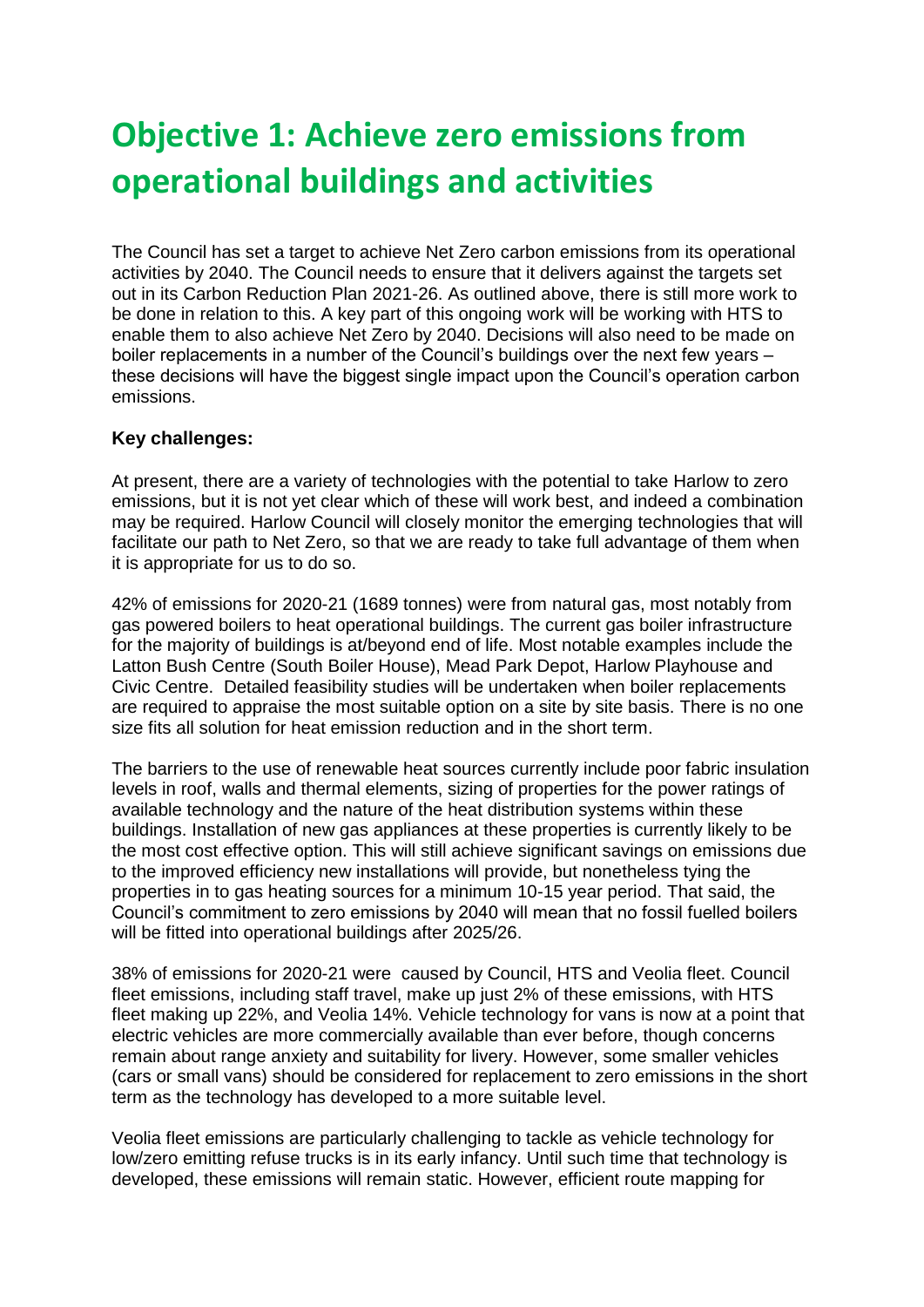refuse collection rounds, Euro 6 classification for all vehicles and carbon offsetting will all be considered to help. Nevertheless, the Council will set an aspiration to delivering Net Zero from the waste service during the lifetime of the next contract from 2029.

#### **What we're doing:**

The Council's Carbon Reduction Plan 2021-26 set some ambitious targets and commitments. In particular, this Plan committed the Council to:

a) Achieving Net Zero carbon emissions from its operational activities by 2040;

b) Delivering a 50 percent reduction in carbon emissions from 2014/15 baseline figures;

c) Fitting no fossil fuelled boilers into operational buildings after 2025/26;

d) Buying no new carbon emitting vehicles after 2022/23;

e) Achieving Net Zero from its waste service during the lifetime of the next contract from 2029;

f) Working with HTS to help them achieve Net Zero by 2040 and to identify a potential 12 percent saving during the lifetime of this Plan.

#### **Future actions:**

For larger vans and HGV's, a fleet management plan should be drafted by the Council/HTS to identify when and how the fleet can be replaced with low/zero emitting vehicles. Admittedly, there are some HGV's and tractors that may not be able to achieve zero emissions for some time and so carbon offsetting should be considered alongside fleet replacement. HTS will also commit to achieving Net Zero by 2040 and the Council will work with them to achieve this.

As technology develops issues of building sizing will no longer need to be considered but investment in building fabric and more disruptive and costly changes to distribution systems within existing buildings will need to be built into the cost of changing heat sources to renewable options; therefore the timing of these changes needs to be carefully considered against changing technologies to achieve best value for money when replacing heat generation sources.

Inlcude section on future new commercial/operational buildings? Use Pets Corner Learning Centre as an example of sustainable building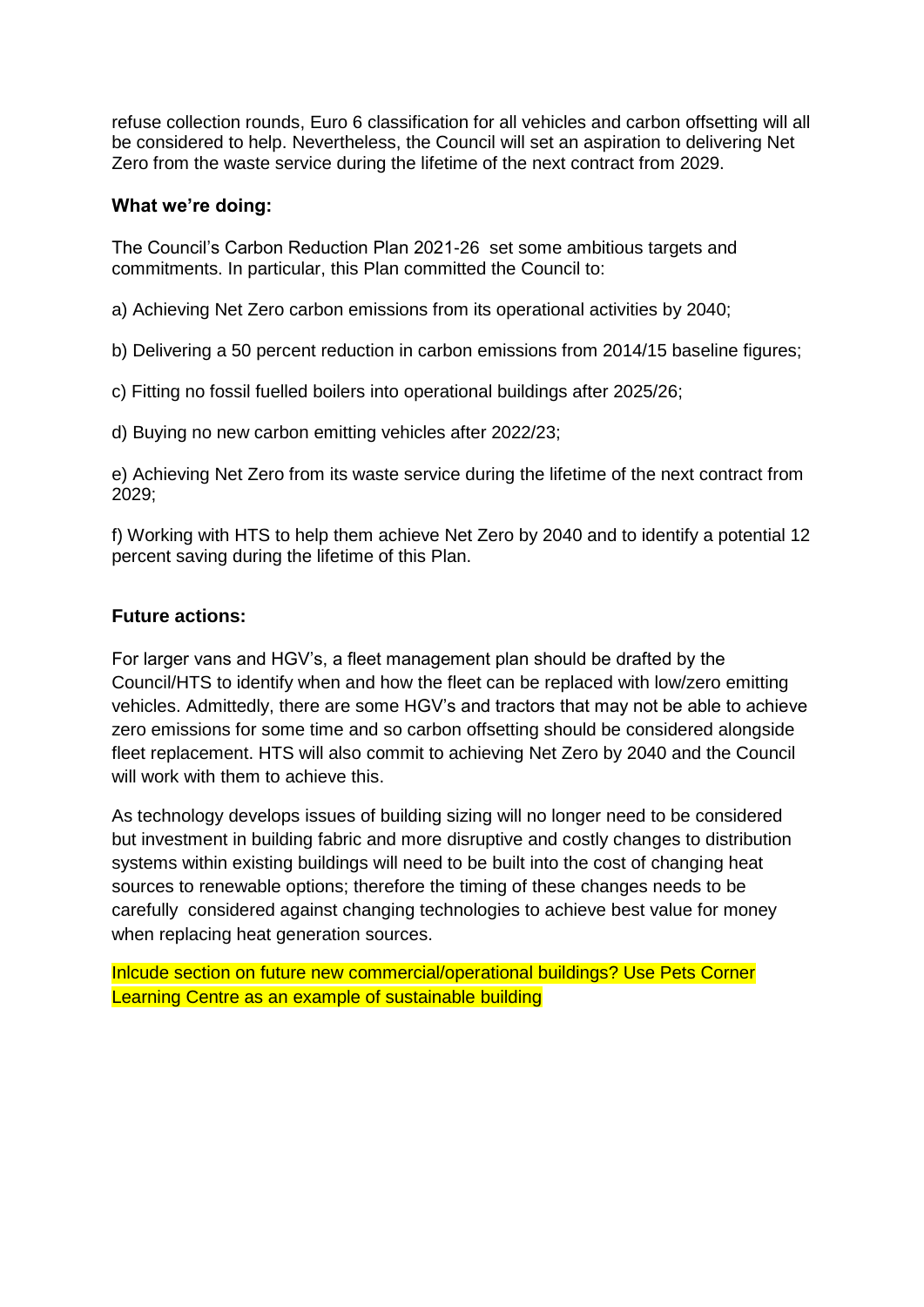### **Objective 2: Achieve zero emissions from homes within Harlow**

[Insert context/need for objective]

#### **Key challenges:** Housing stock

The Council is the landlord for more than 9,000 properties in the town and this provides both one of the most significant challenges and opportunities in terms of managing the impacts of Climate Change and contributing to the reduction of emissions. As part of a corporate approach to tackling climate change, and in the role of community leader, the Council will need to identify what is possible and by when in relation to its housing stock as part of a Climate Change Action Plan.

Include information relating to challenge of switching from gas being more than switching to a heat pump, it also includes investing in retrofitting insulation measures which adds cost pressures on home owners.

Private stock

[Include narrative on condition of private stock]

New builds – planning and Carbon neutral regen

Include further details of Regeneration plans and standards

#### **What we're doing:**

Private sector landlord forum (online) - facilitation role for Council

Retrofit academy

Make commitment on own stock? Look at what other authorities are doing? Review the Housing Strategy

The Council has already adopted the Harlow & Gilston Sustainability Guide as a material consideration in the determination of planning applications, along with the Harlow Design Guide detailing how development can tackle Climate Change and achieve Net Zero (see objective 5 for further details).

#### **Future actions:**

Pilot schemes for emerging technology

ARU/Arise tie in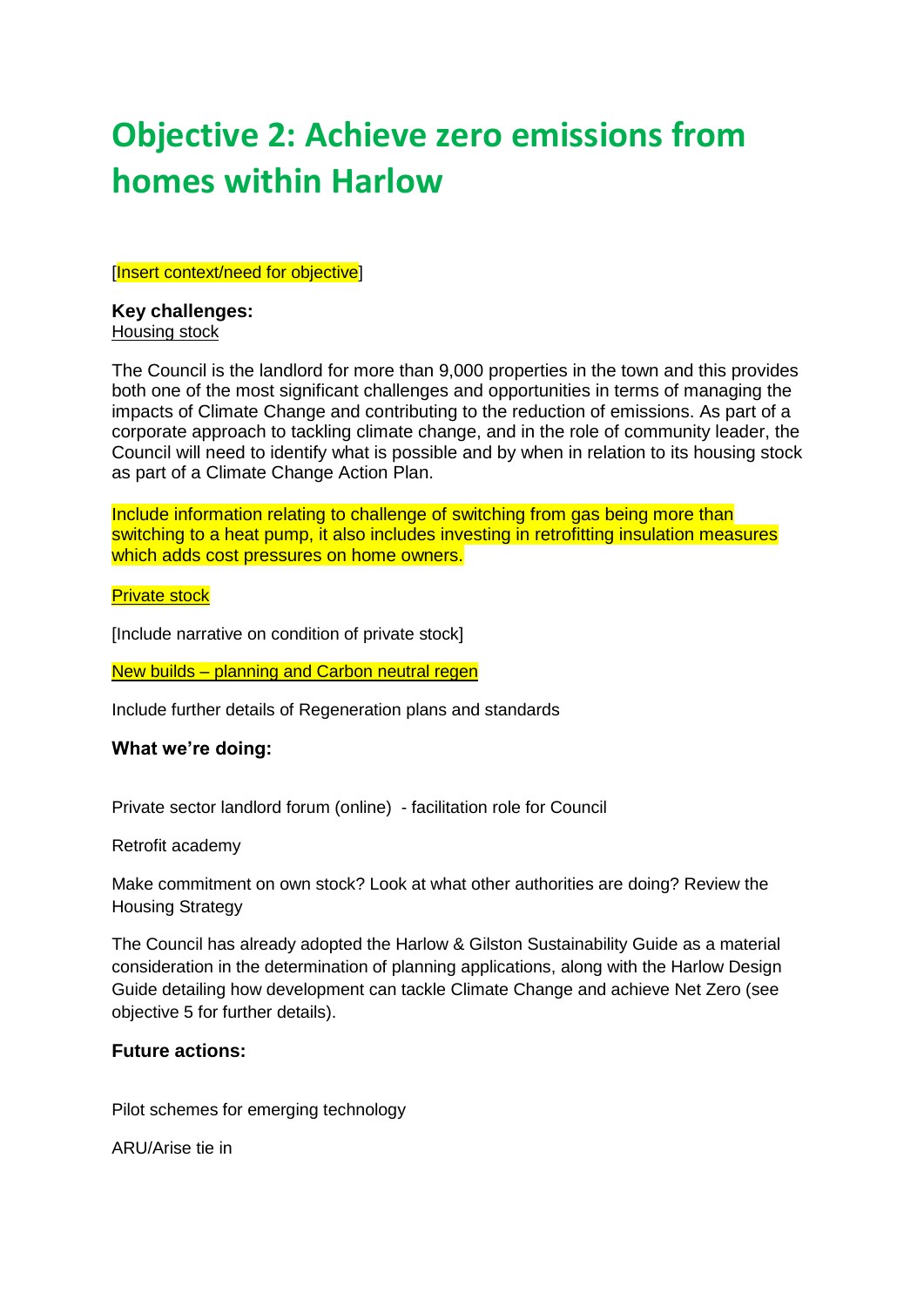## **Objective 3: Businesses to reduce emissions to zero, supported by a successful green economy**

[Context/need for objective]

#### **Key challenges:**

Vast majority of businesses in Harlow are SME's and have fewer than 10 employees. Harlow only has 55 businesses with between 50 and 250 employees in the town. Government is looking to set a requirement for larger businesses to declare their carbon levels / target but this is not yet in place.

According to British Chamber of Commerce 9 out of 10 British firms have not done any assessment on strategies on how managing their transition to net zero. This falls to 1 in 20 businesses for microbusinesses – i.e. those with under 10 employees.

Could ask businesses via a survey to understand this?

**[**Insert narrative around identifying biggest emitters, types of business, differentiation between needs of small and large businesses, drivers for reducing emissions**]**

#### **What we're doing:**

Local supply chain

Business Forum – promote funding and business support schemes that promote net zero activities for businesses.

#### **Future actions:**

Climate change pledges

We will work with partners to support a pipeline of local residents with appropriate skills to work in the green economy. This includes the current Community Renewal Funded Retrofit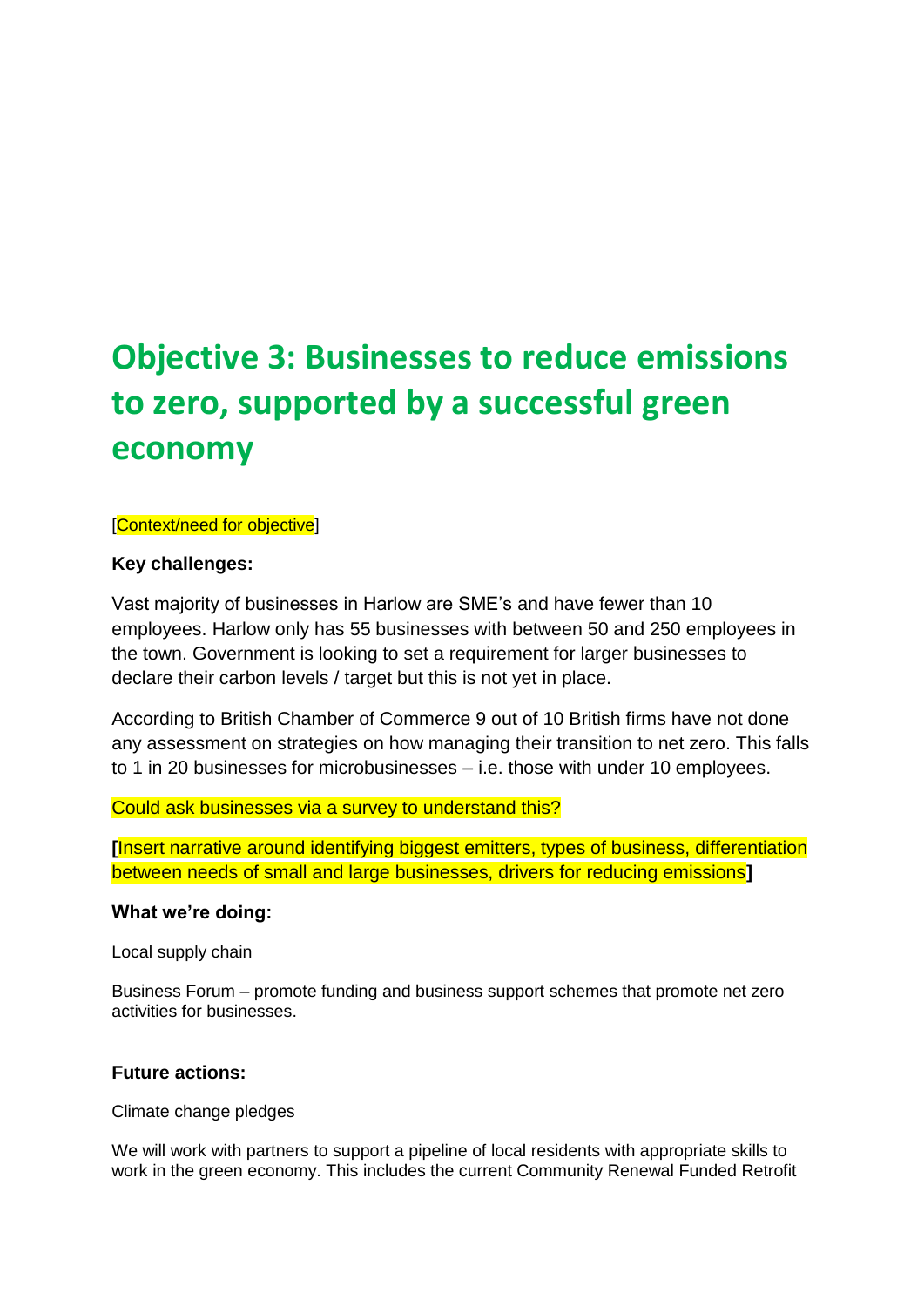project that ECC is leading that should develop a cohort of skilled workers for the retrofit economy.

Business emission breakdown – Is this available or can we find this out?

#### Buisness one to ones

We will work with our partners (such as ECC and SELEP) on work that is looking at supporting the green economy which will include understanding the business opportunities in developing green technologies and solutions. This may help develop new innovative and entrepreneurial businesses operating in the green economy locally.

Harlow Anchor Network - promote local procurement which will lead to great local supply chains which can reduce carbon footprint of products and services.

Use of the Council's procurement policies to ensure more goods are purchased locally reducing transportation and to require the Council's suppliers to work towards Net Zero targets.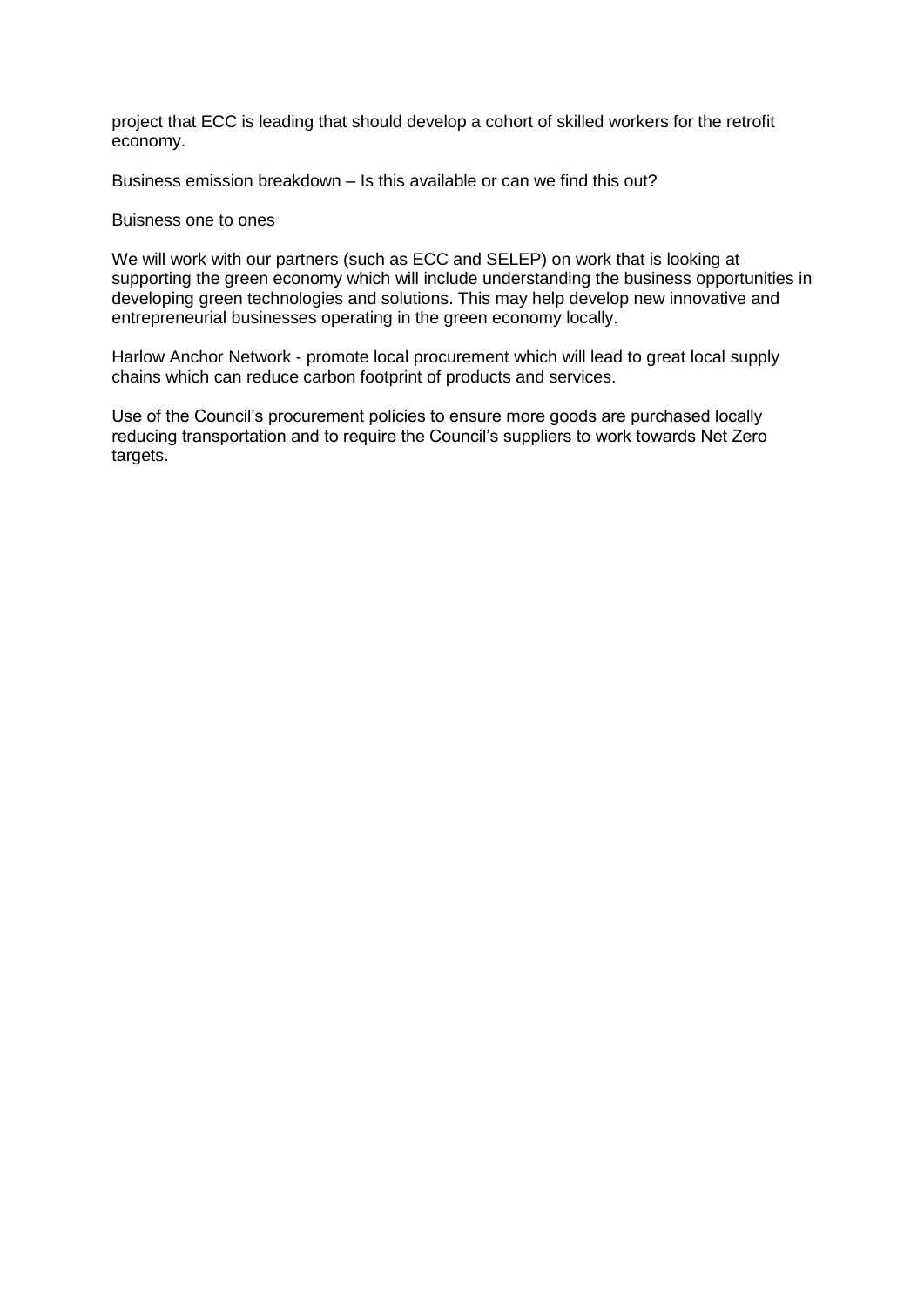## **Objective 4: Harlow Council effectively lead local communities to reduce their emissions in everyday behaviours and choices**

[Context/need for objective]

#### **Key challenges:**

[Insert narrative around personal behaviours and options available, which areas are hard to tackle etc]

#### **What we're doing:**

ECC bulk buy/bulk renewables Energy hub tie ups School/college green day

#### **Future actions:**

Comms – Harlow @ 100

Publicising the work that Harlow Council is doing to combat climate change.

Develop a Harlow Climate Change Forum to bring together key organisations in the town to work together on producing an action plan.

Encourage others to make specific Climate Change pledges.

Encourage other 'Anchor Institutions' to use their procurement process to make an impact on carbon emission.

Youth council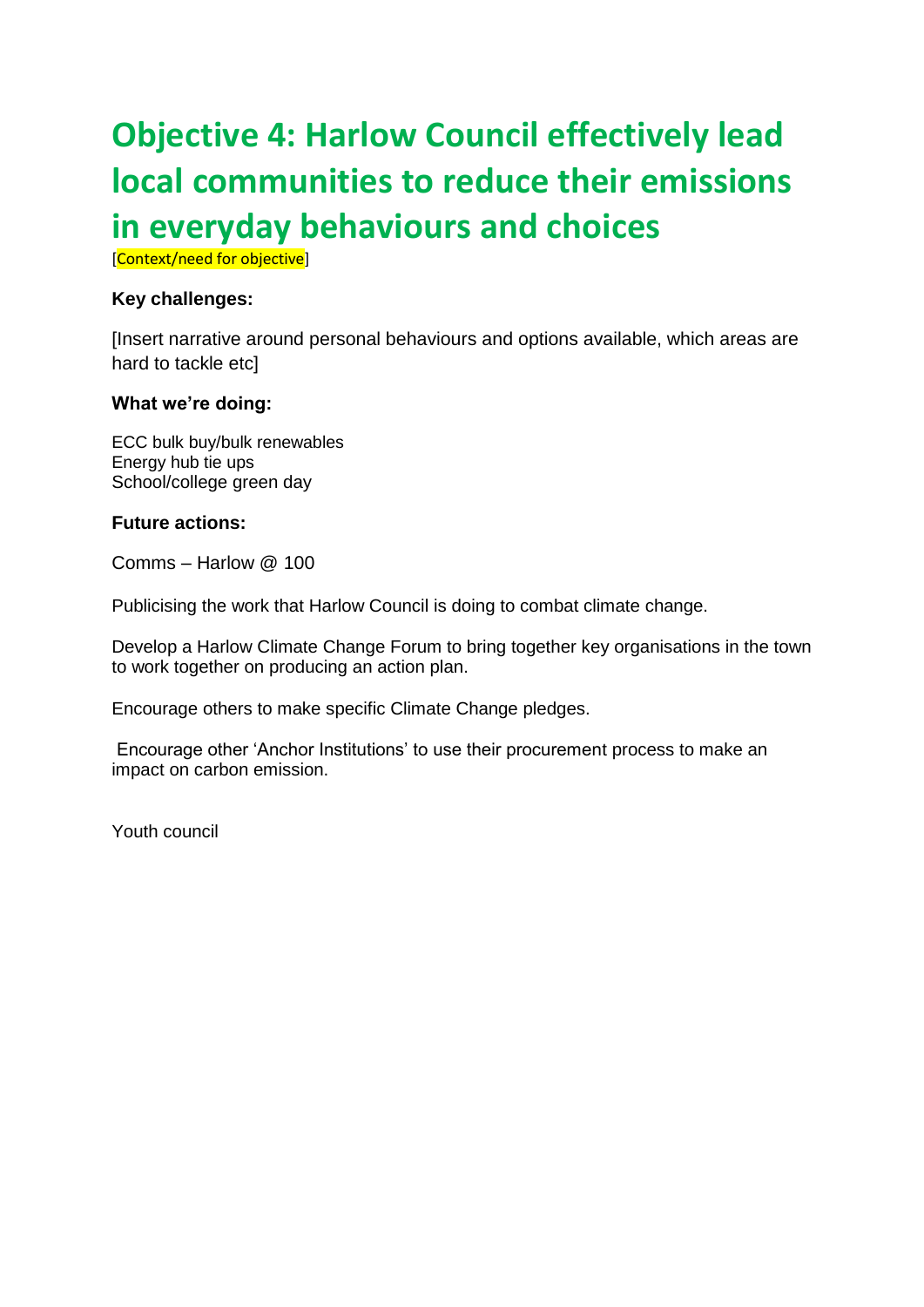## **Objective 5: Introduce and strengthen planning policy to support a built environment which considers climate change adaptation and mitigation**

The Council is in a strong position to use its powers to influence building design in the town so that new developments are increasingly working towards achieving carbon neutrality at least. This can be achieved by introducing and strengthening planning policy.

#### **Key challenges:**

Council's across the country, including Harlow Council, have declared a climate emergency in response to the urgent issue of climate change. Effective spatial planning is an important part of a successful response to climate change as it assists in the reduction of emission of greenhouse gases. In doing so, local planning authorities should ensure that protecting the local environment is properly considered alongside the broader issues of protecting the global environment. Planning can also help increase resilience to climate change impact through the location, mix and design of development.

In addition to effective spatial planning and sustainable land use, both operational and embodied carbon emissions should be considered as part of the development process so that is can be successfully mitigated against. This should be considered concurrently with any future Government strategies that take advantage of decarbonisation, thereby allowing the building to be Net-Zero enabled.

#### **What we're doing:**

The Council has already adopted the Harlow & Gilston Sustainability Guide as a material consideration in the determination of planning applications. This sets out a series of standards and aspirations for the construction of new buildings and includes a checklist for developers to follow to identify how they will meet these standards. This guide is already seen as a model for others to follow in the Garden Town community and will need to be regularly updated as technologies change thinking on sustainability becomes more mainstream.

#### **Future actions:**

The Council is currently consulting on some amendments to its Design Guide. This picks up changes in legislation that have occurred since the last Guide was produced in 2011 and includes a section on Climate Change. This provides guidance on how to design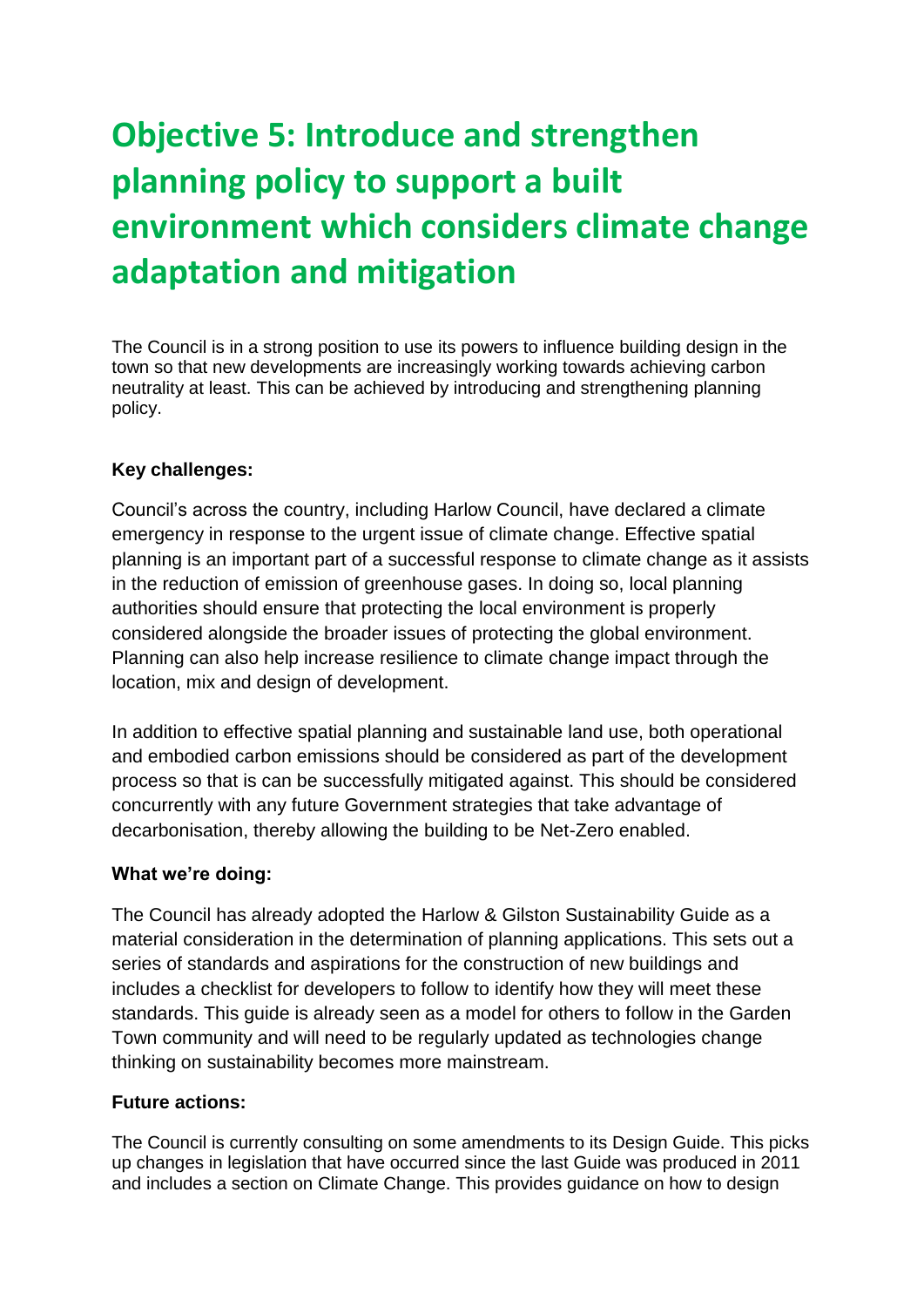buildings and implement landscaping which will prevent overheating and provide natural cooling, the consideration of natural lighting and ventilation in new properties and the implementation of rainwater harvesting and grey water-reuse. The Guide is likely to be adopted at Cabinet in December 2021 and will then also become a material consideration in the determination of planning applications. However, it is intended during 2022 to develop a new Design Guide and this will provide a significant opportunity for the Council to set some high aspirations and standards to be achieved for new development in the town over the next decade and beyond.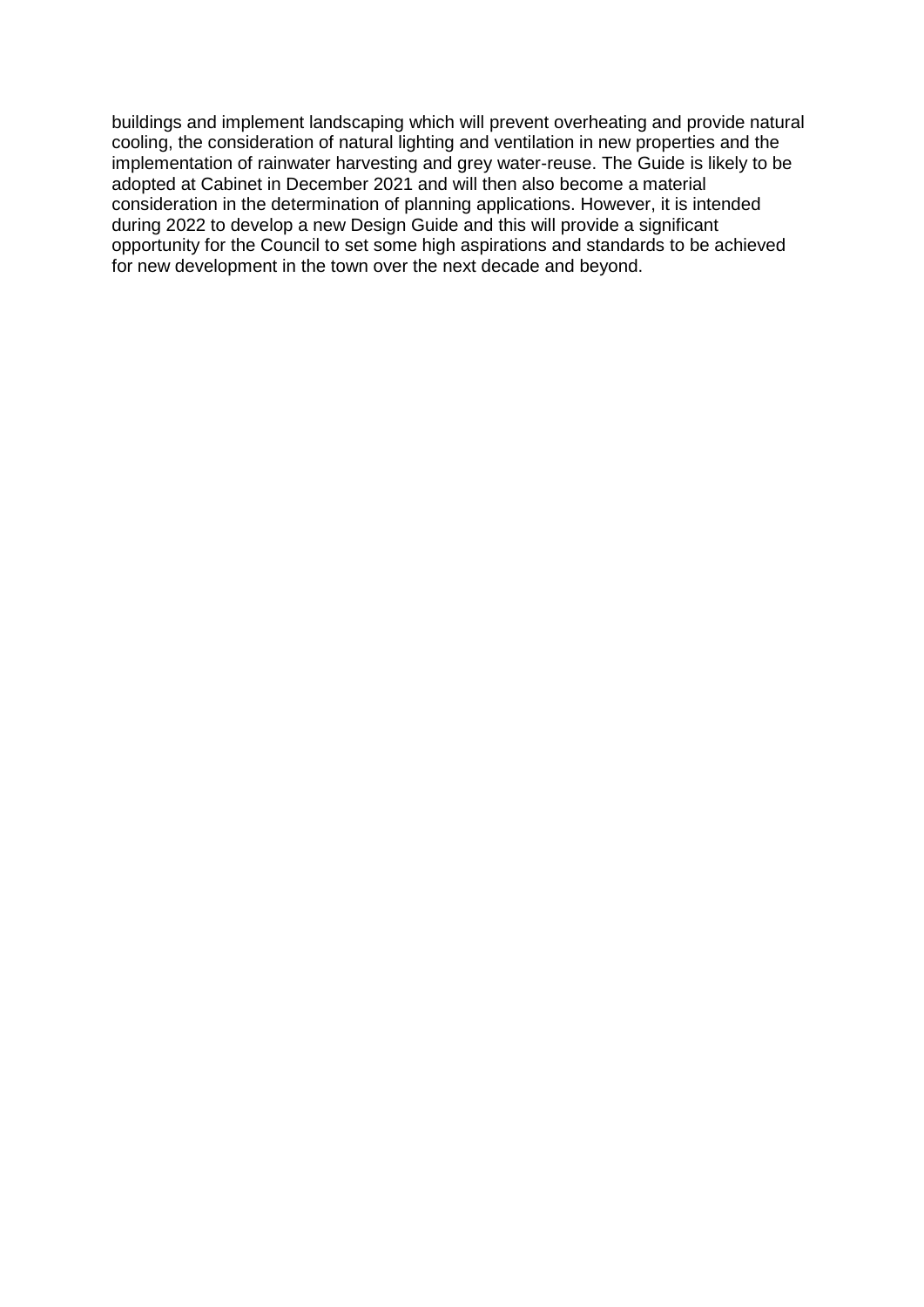# **Objective 6: Adopt good stewardship of the natural environment of the town to support both climate change adaptation and mitigation**

The Council has a significant opportunity to both make an impact, but also to influence others, in the way that it manages the environment of the town. Some progress has already been made in this area through an increase in tree planting and the encouragement of greater bio-diversity in locations such as Parndon Wood, the Town Park and the River Stort nature reserves. The piloting of some wildflower planting has also raised awareness of the impact of these measures.

#### **Key challenges:**

The measurement of the carbon impact of these activities is notoriously difficult and as such they were not included in the recent Carbon Reduction Plan – it was important that this was evidenced-based and measurable. However, it is widely acknowledged that improving bio-diversity, even at a local level, can make an impact on CO2 levels and the Council will commit to a more expansive programme in the coming months and years. A report will be submitted to Cabinet in November with a more detailed programme, but activities that the Council will look to pursue as part of a broader Climate Change Strategy will include:

#### **What we're doing**

Implementing the first wave of the installation of electric vehicle charging points and developing a programme for broadening this out into residential areas.

An expansive tree planting programme as part of the Essex Forest Initiative.

Implementation of a programme of increasing bio-diversity and the range of habitats for wildlife in the town. This will include protection for key sites in the town as well measures such as increasing wildflower planting.

Working with HTS to phase out the use of environmentally damaging products as part of its regular activities.

#### Allotments **Future actions:**

Working with the Harlow & Gilston Garden Town to develop and implement a programme of stewardship for new communities that protects and enhances the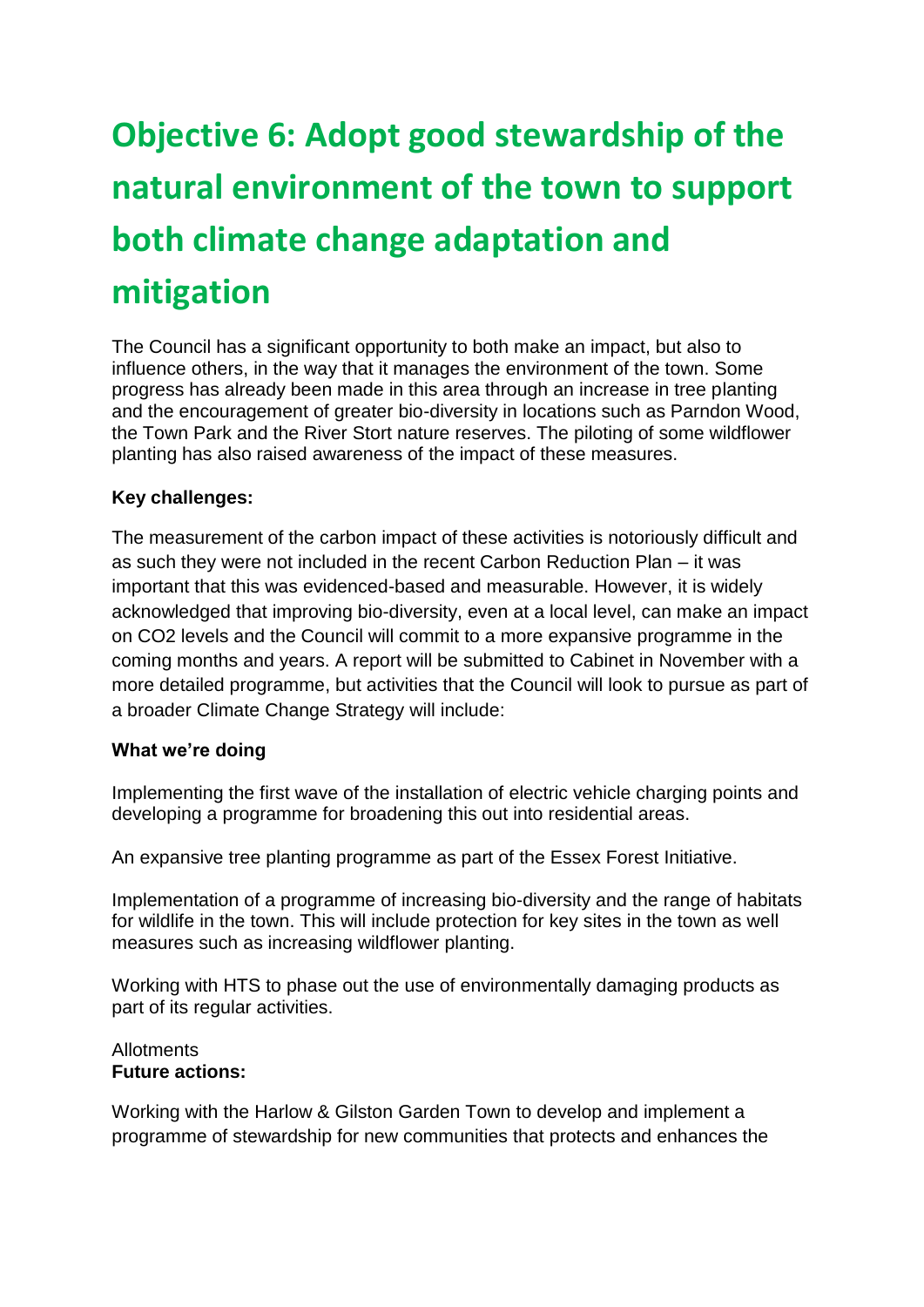natural environment and creates a model for its extension into the town's existing communities.

Air quality

Develop a methodology for measuring the impacts of the above measures.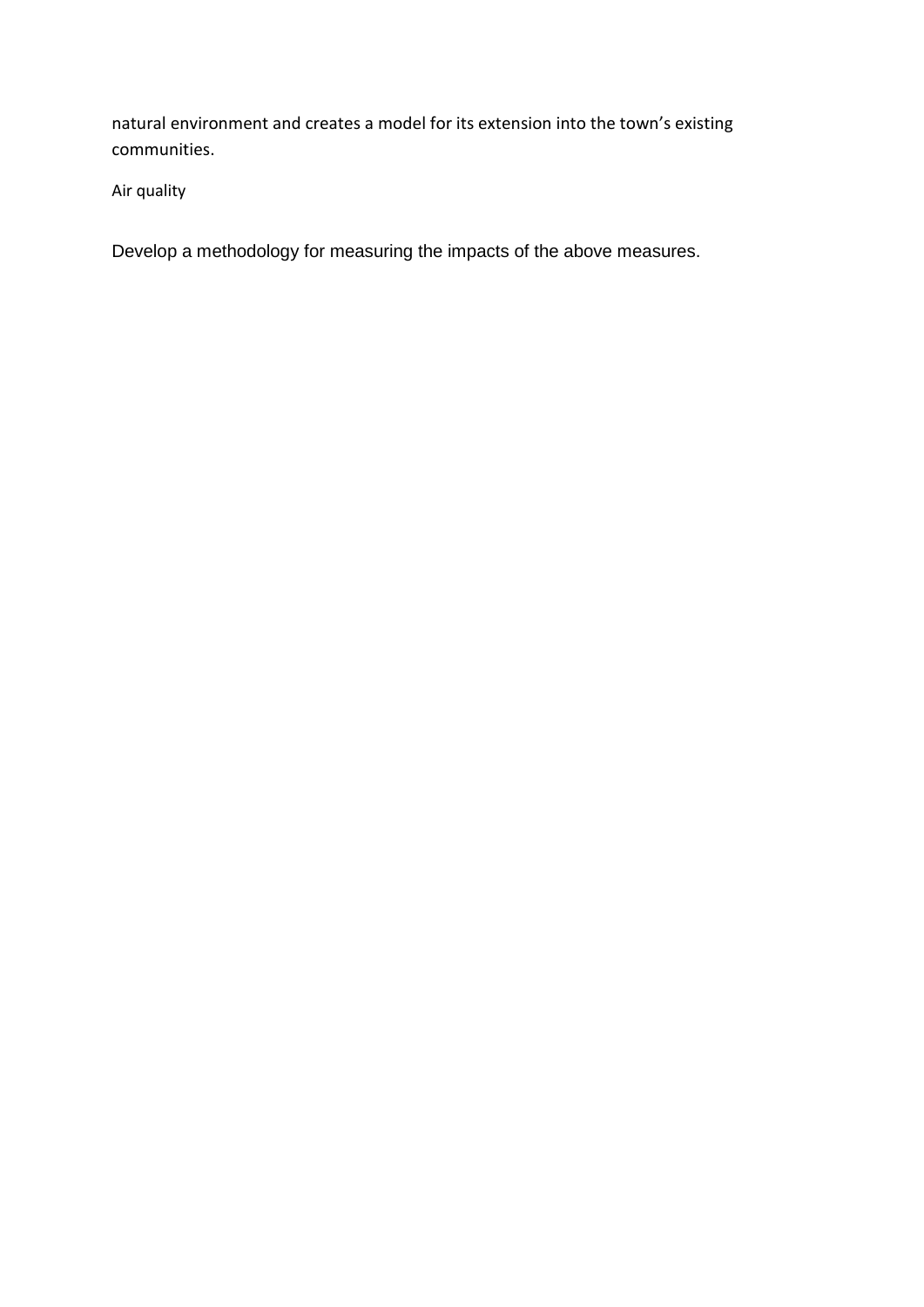### **Objective 7: Achieve shift in transport used within the town to sustainable modes**

[Context/need for objective]

**Key challenges:**

**[**Insert narrative from HGGT Transport studies**]**

#### **What we're doing:**

Working with partners to develop a new Sustainable Transport system for Harlow as part of the Harlow and Gilston Garden Town

#### **Future actions:**

Develop measures to encourage more children to walk or cycle to school.

Vehicle idling